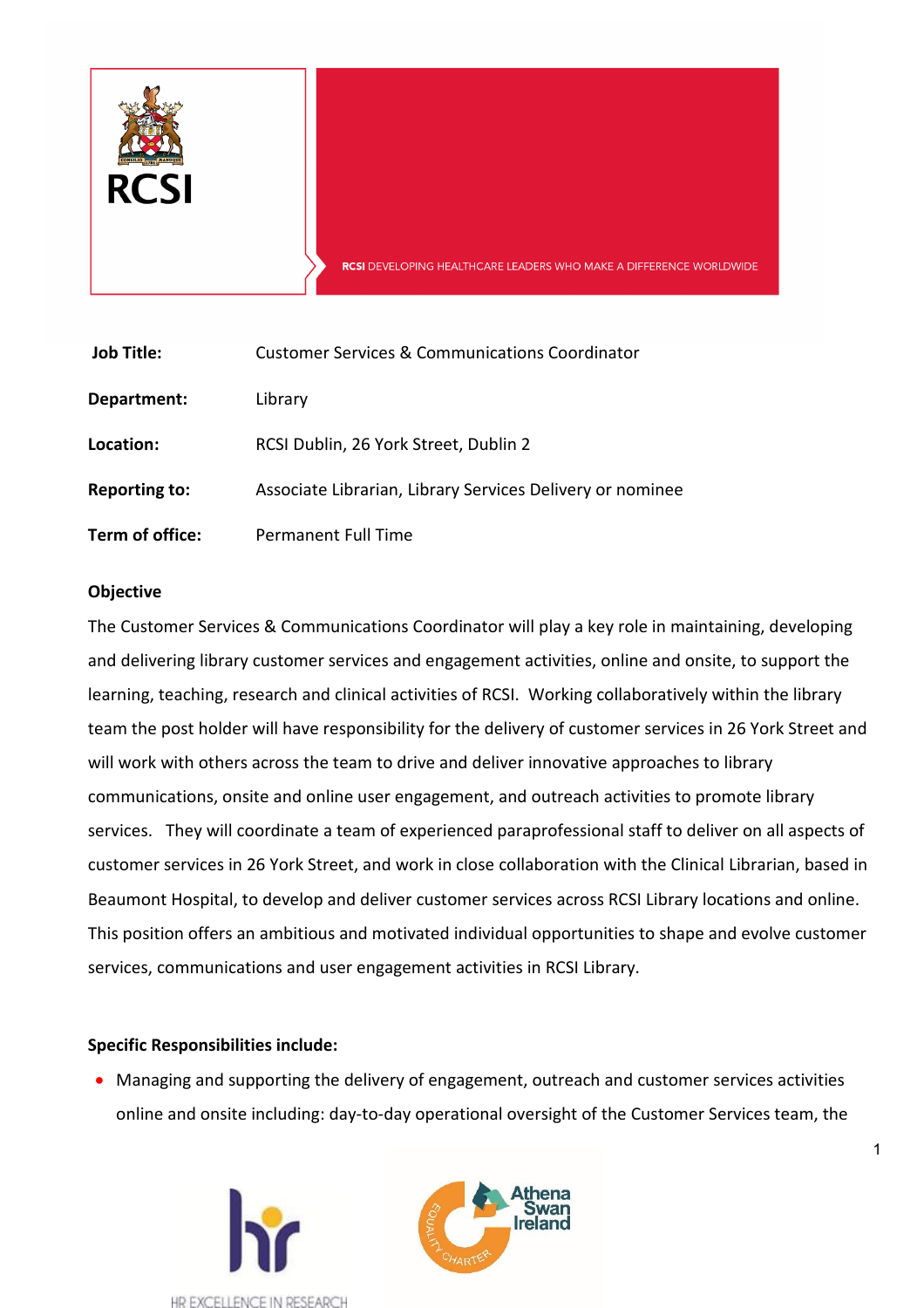

virtual information desk, circulation services, information & referral services, library spaces and facilities in 26 York Street;

- Providing direction and supervision to the team of paraprofessional staff supporting engagement and customer services including but not limited to: proactive delegation of tasks; supervision and review of work processes and workflows; staff training; professional development planning; ensuring alignment of the team with operational and, strategic goals. Working closely with the Outreach and Information Point Library Assistant to ensure the smooth running of library facilities and events hosted in the library 26 York Street such as Computer Room bookings and pop-up student and staff events at the Expo Stage.
- Supporting the development and delivery of user engagement and outreach activities to promote the library's expert services; including providing orientations and workshops.
- Playing a key role in developing library marketing and communications via multimodal channels onsite and online including social media, digital and physical signage, student and staff bulletins/newsletters, library website, LibGuides, LibAnswers and the staff portal.
- Exploring ways to understand, enhance and improve the user experience using a variety of methods, including evidence based decision-making and User Experience (UX). Developing expertise in UX methodologies and user engagement strategies and providing expert advice to others on the team.
- Building and maintaining strong strategic and working relationship with stakeholders and key support departments within RCSI and strong working relationships within the library team. Developing and maintaining relationships with peers in similar roles in other institutions

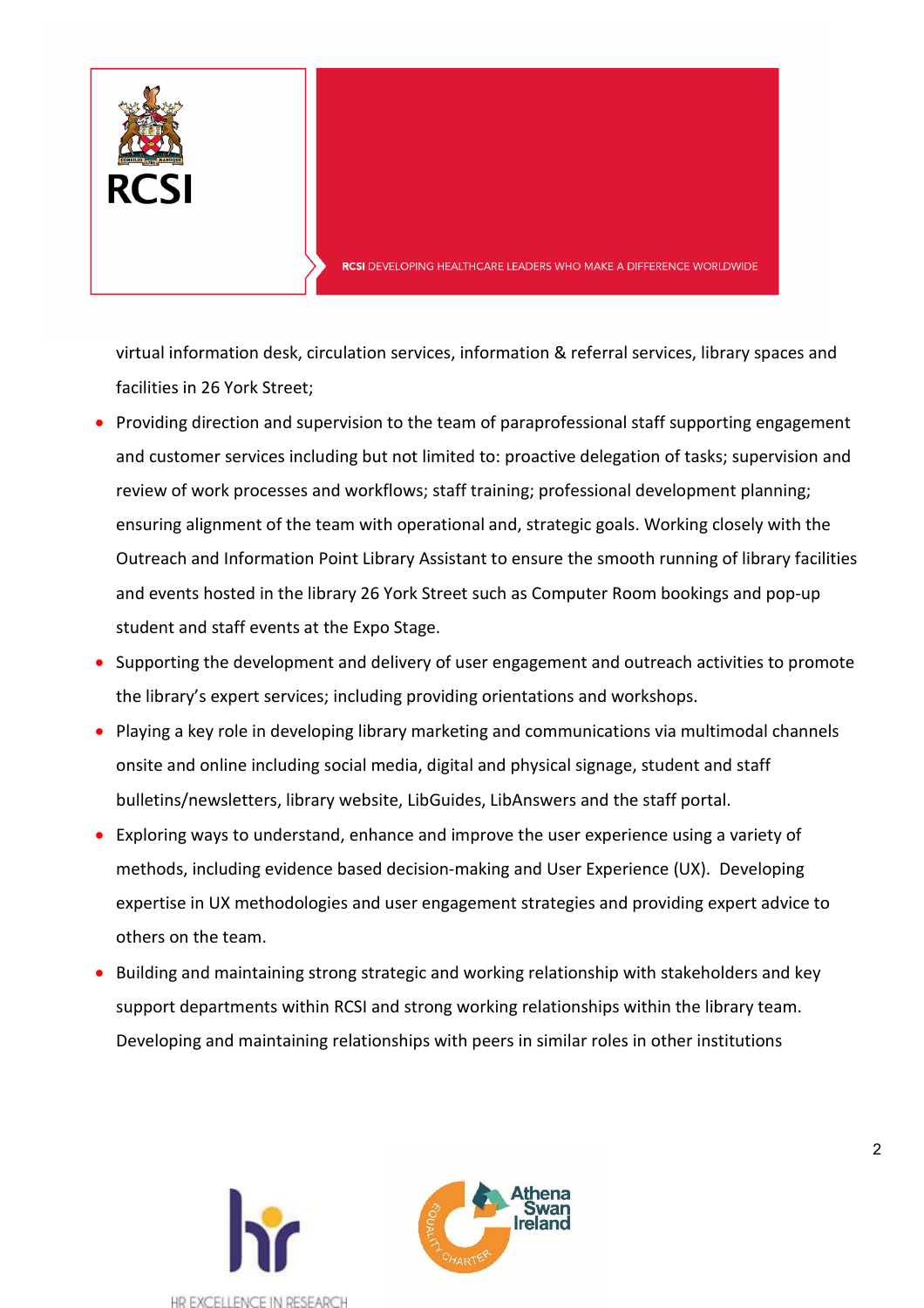

- Compiling usage reports & other analytics demonstrating value for money, documenting workflows and processes, devising instructional materials, monitoring quality and leading on the continuous improvement of processes.
- Actively exploring and promoting new service developments in relation to customer services, user experience & engagement and fostering a culture of innovation and creativity. Promoting, leading and advocating for continuous improvement, excellence and innovation through change projects.
- Working in collaboration with the Clinical Librarian and Associate Librarian, Library Services Delivery to ensure a coordinated approach to customer services development and providing the best possible user experience onsite and online. Areas of coordination include: formulating, developing and implementing service policies; developing and delivering training programmes for the Customer Services team to ensure current and future service needs are met; reviewing and developing circulation services; monitoring and evaluating use of library services and facilities; developing services and spaces in response to usage, user feedback and institutional strategic priorities.
- Active horizon scanning, monitoring technology trends and evaluating their potential impact in enhancing engagement, customer services, communications and online service provision. Prepare and submit proposals on enhancements, advising on their application within the context of RCSI priorities.
- Proactively engage in training and development relevant to the role, and promote work through various professional development opportunities.
- Representing the best interest of RCSI at all times including serving on external committees as required. Participating in appropriate internal University and College groups/committees and external committees such as CONUL.



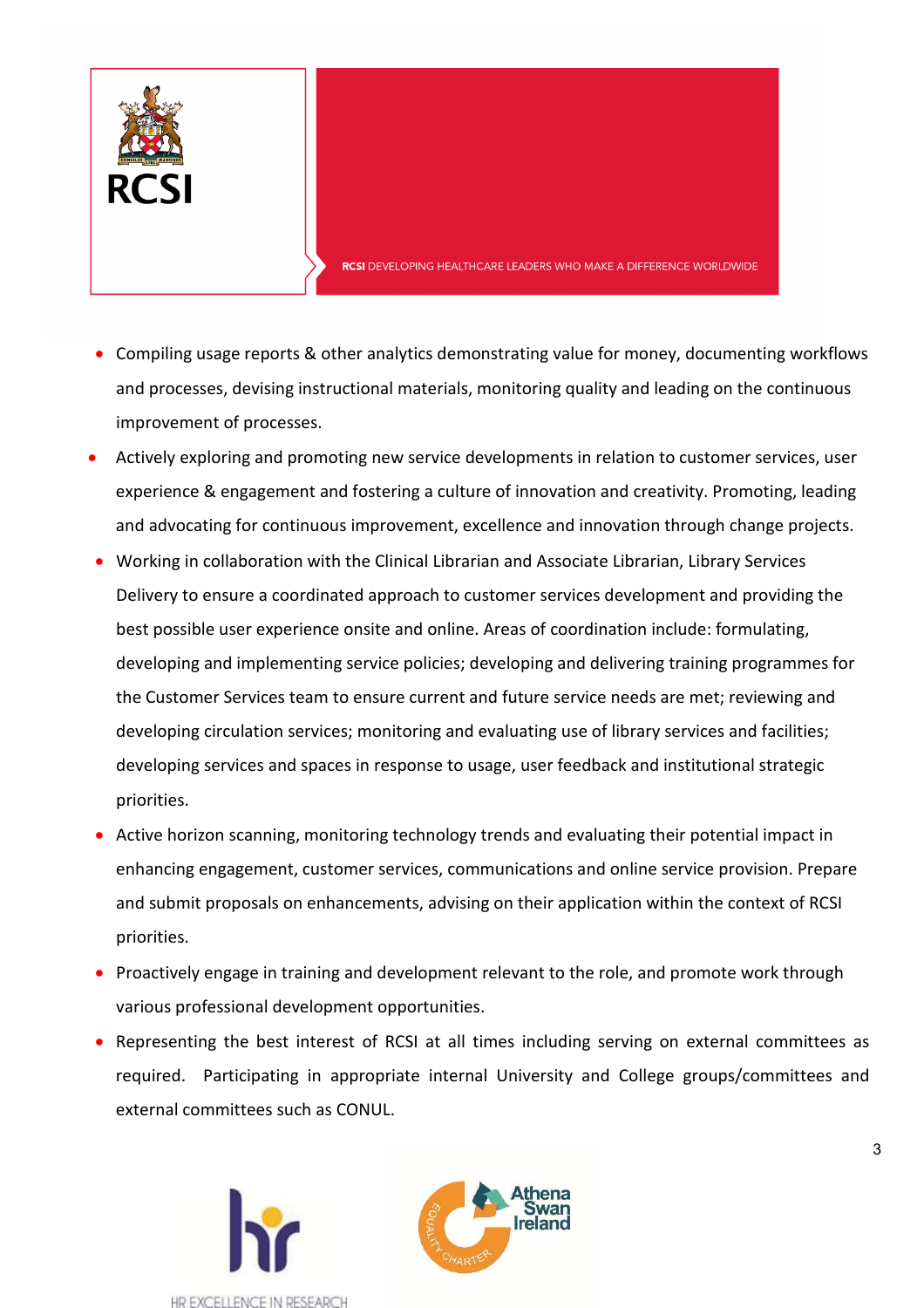

- Performing other duties as required from time to time or set out by the Director of Library Services, or nominee.
- On occasion, the post holder will be required to support Customer Services in RCSI Library, Beaumont Hospital.
- Comply with statutory legislation and rules and requirements in furtherance of your own and general staff welfare and safety.

Person Specification:

## **Essential:**

- An honours primary degree and postgraduate qualification in Librarianship and Information Studies and relevant experience in a similar or cognate role. OR
- An honours primary degree and relevant postgraduate qualification such as customer services, communications & marketing and relevant experience in a similar or cognate role.
- Demonstrated experience of supervising and managing teams providing front line customer services.
- Demonstrated experience of developing marketing and communication channels including, social media tools, to promote products and services.
- Project management experience and the ability to effectively manage your own and others workloads through setting and maintaining priorities, meeting deadlines, achieving quality standards, planning and prioritising to effectively deliver individual, team, service and institutional objectives
- Excellent interpersonal, customer services, verbal and written communication skills. Strong analytical and numeracy skills



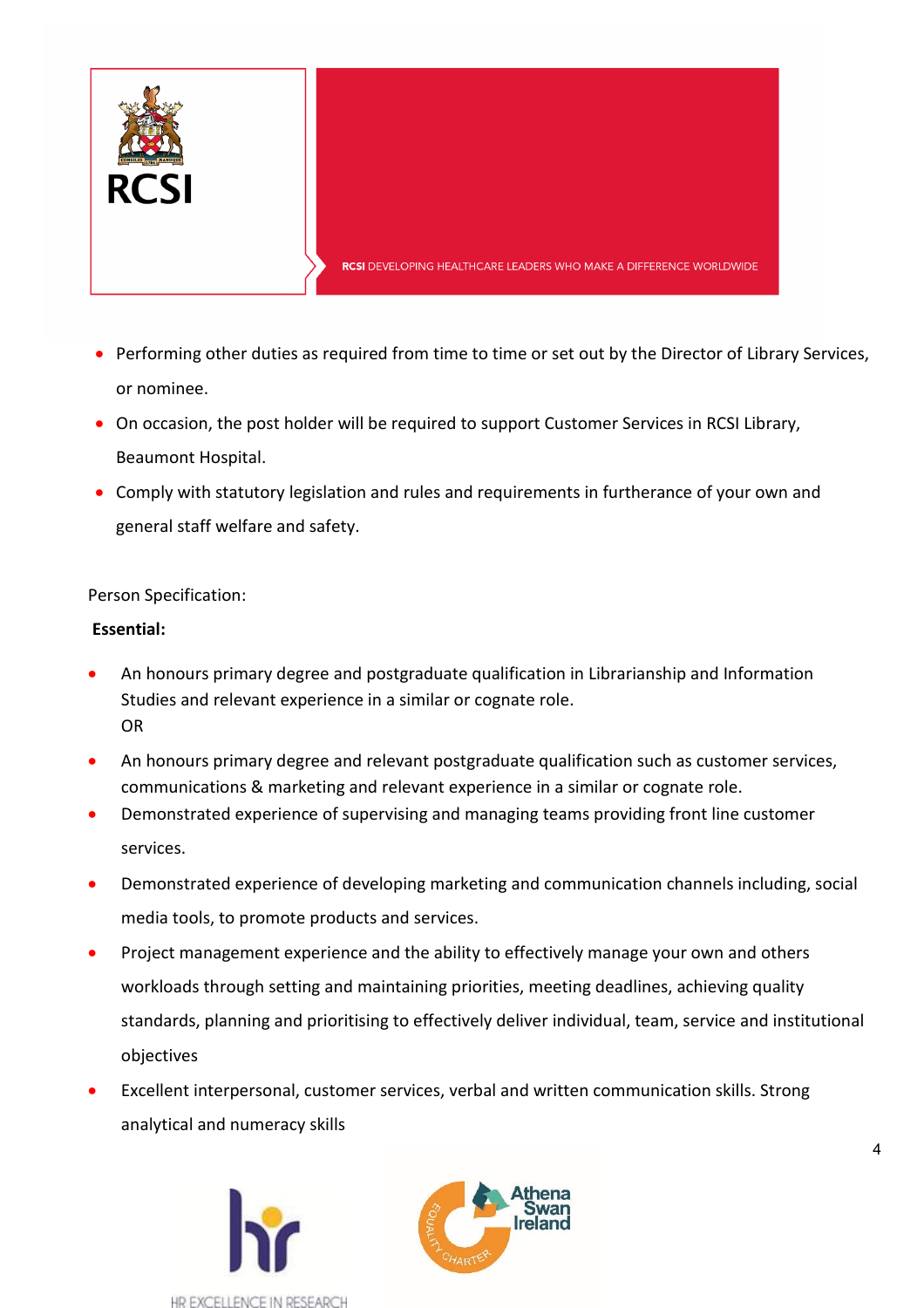

- Self-motivated & self-directed, with demonstrated strong customer service ethic & commitment, energetic, resilient, adaptable and comfortable working in a demanding and fast paced environment.
- Ability to work both collaboratively in a team and independently with internal and external parties and diverse constituencies, including other staff, cross-department teams and library users.

# **Desirable:**

- Library experience highly desirable but evidence of relevant work experience in a comparable environment will be considered.
- Experience in developing and managing library customer services in an academic or health sciences environment.
- Experience in applying user experience design to effect meaningful and valuable service development.
- Depth and breadth of IT Skills relevant to the role including but not limited to library management systems; discovery systems; webpage creation and editing; MS Office; social media tools.
- Knowledge of, and commitment to delivering, current best practices in web usability, user experience, emerging library technology trends and current IT issues in academic libraries and the higher education sector in Ireland.
- Knowledge and experience of managing a suite of service webpages.
- Interest and aptitude for locating and experimenting with innovative technologies and platforms to enhance services and engagement.
- Proven commitment to self-motivated continuing professional development including the ability to acquire new skills and apply them effectively; membership of LAI or equivalent professional association highly desirable.



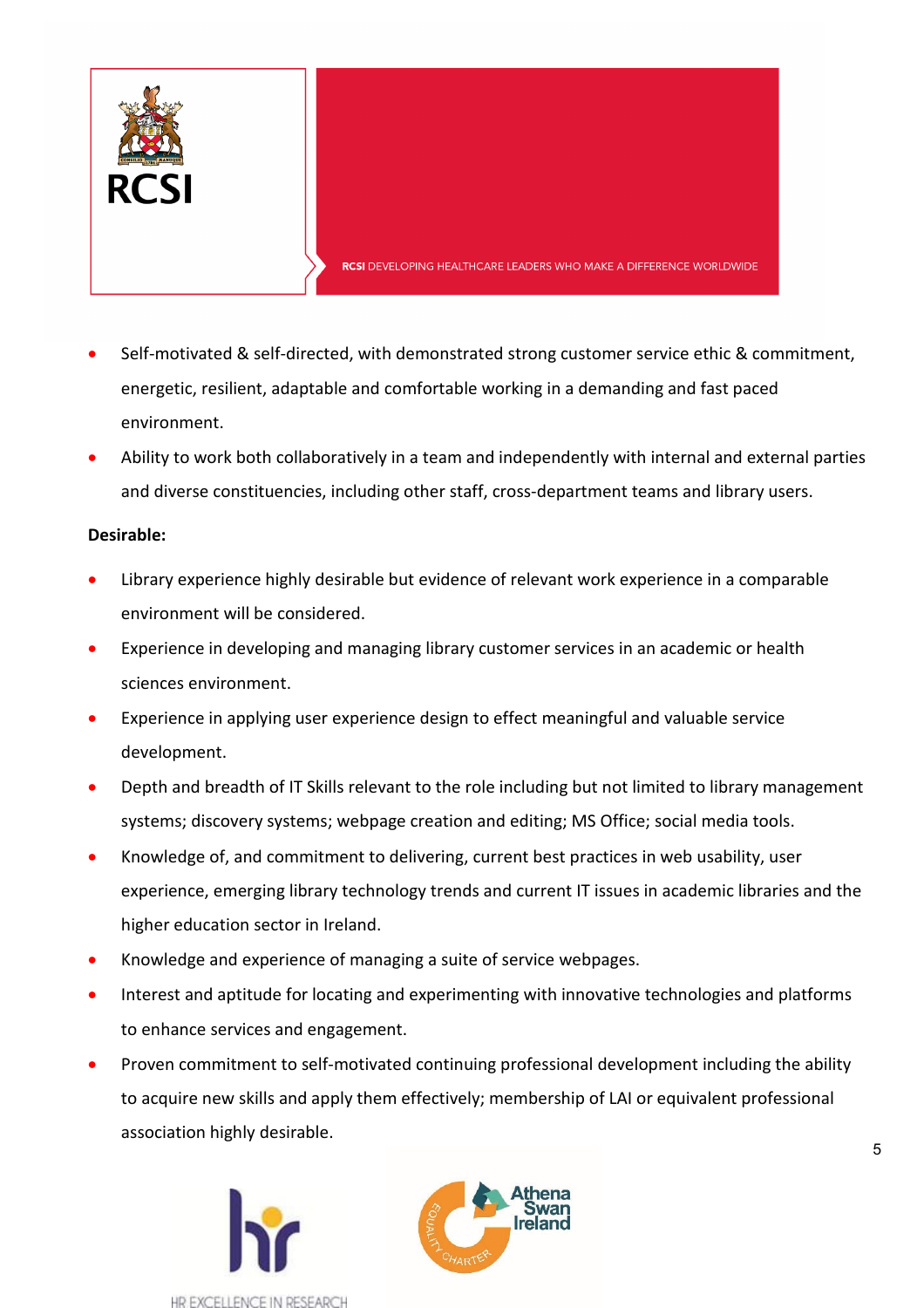

- Broad knowledge of current and emerging developments in the areas of student engagement, user experience, service assessment.
- Demonstrated ability to adapt to changing environments and priorities and evidence of a flexible approach to work.
- Ability to use and interpret data and take an evidenced based approach to service development.

## **The Process:**

Shortlisted candidates will be invited for a formal interview via MS Teams, which will include a presentation.

#### **Particulars of Post**

This post is a permanent appointment to the Assistant Librarian salary scale. The appointee reports to the Associate Librarian, Library Services Delivery.

## **Informal Enquiries**

Informal enquiries are invited in the first instance through to Fiona Houlihan, Recruitment Partner [\(fionahoulihan@rcsi.ie](mailto:fionahoulihan@rcsi.ie) )



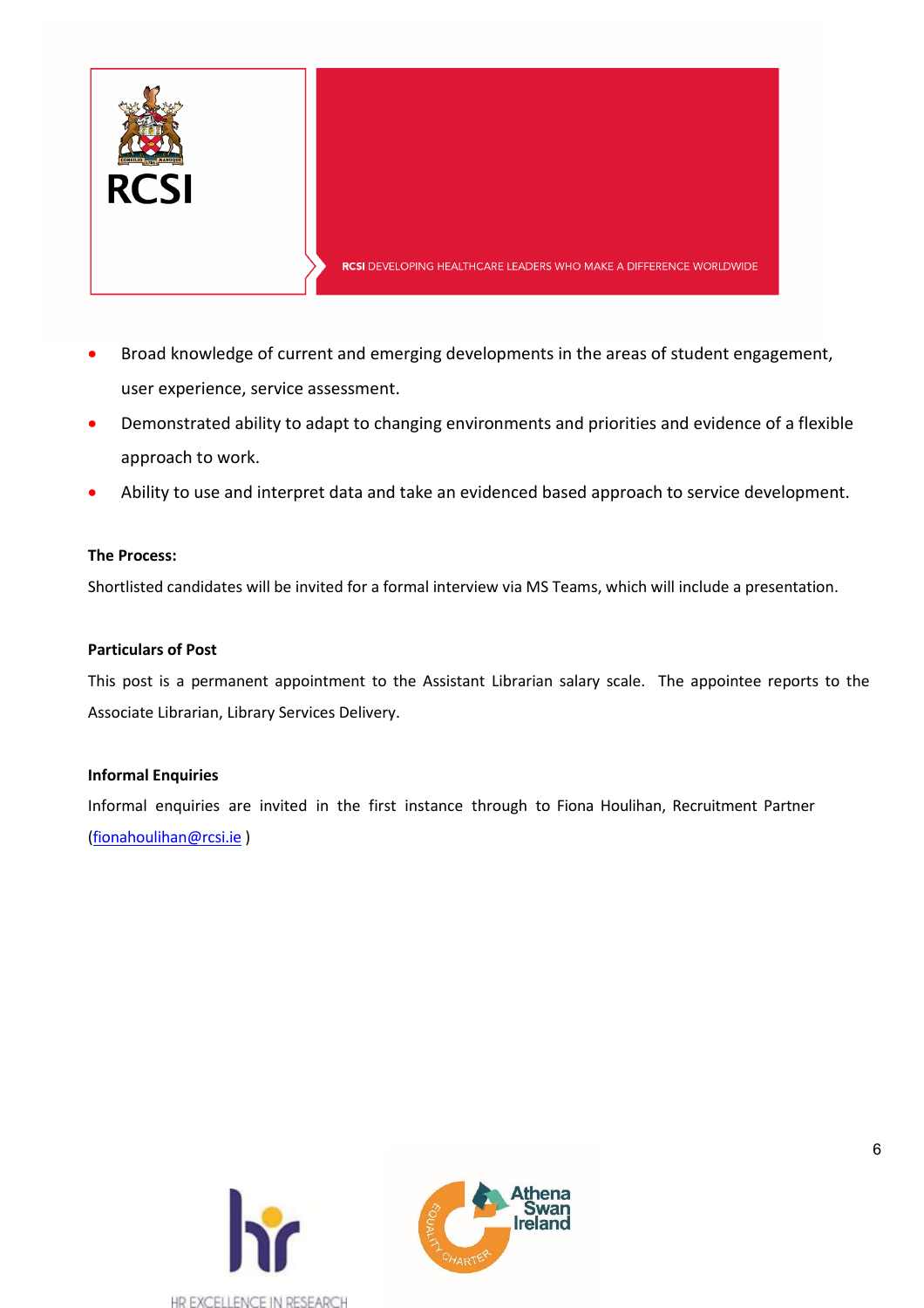

#### **Some benefits working with RCSI:**

- Onsite gym €10 per month
- Flexible working arrangements
- Automatic enrolment to a pension scheme for all employees
- Life assurance/death in service
- Long term illness/disability income replacement
- Free advice on health/motor and home insurance
- Discounted services, including GP
- Support for parents and carers
- Taxsaver commuter tickets
- BiketoWork
- Free eye test at the National Optometry centre
- €12/day for parking for all RSCI staff in the St. Stephens green/RCSI car park
- RCSI's Learning and Development team facilitate and provide training opportunities for all staff
- Sports and social club
- Opportunities to volunteer in the community

• 26.5 days leave - 20 days annual leave plus 6.5 days Privilege days *- In addition to your annual leave entitlements and public holidays, RCSI also grants privilege days to our employees (paid time off during Easter and Christmas periods). We also offer a number of leave options to support the working lives of our employees.*

- o *Paid maternity leave*
- o *Paid Paternity leave*
- o *Parental leave*

## **Sports and Social club**

- Yoga, Pilates, fitness classes, Zumba, tag rugby
- Social evenings
- Summer BBQ, drinks nights
- One-off events
- Taste of Dublin, Dublin Horse Show, various sports, theatre, music, comedy events, Leinster Rugby ticket

draws

- Family events
- Family day at Dublin Zoo, kid's Christmas party, pantomime